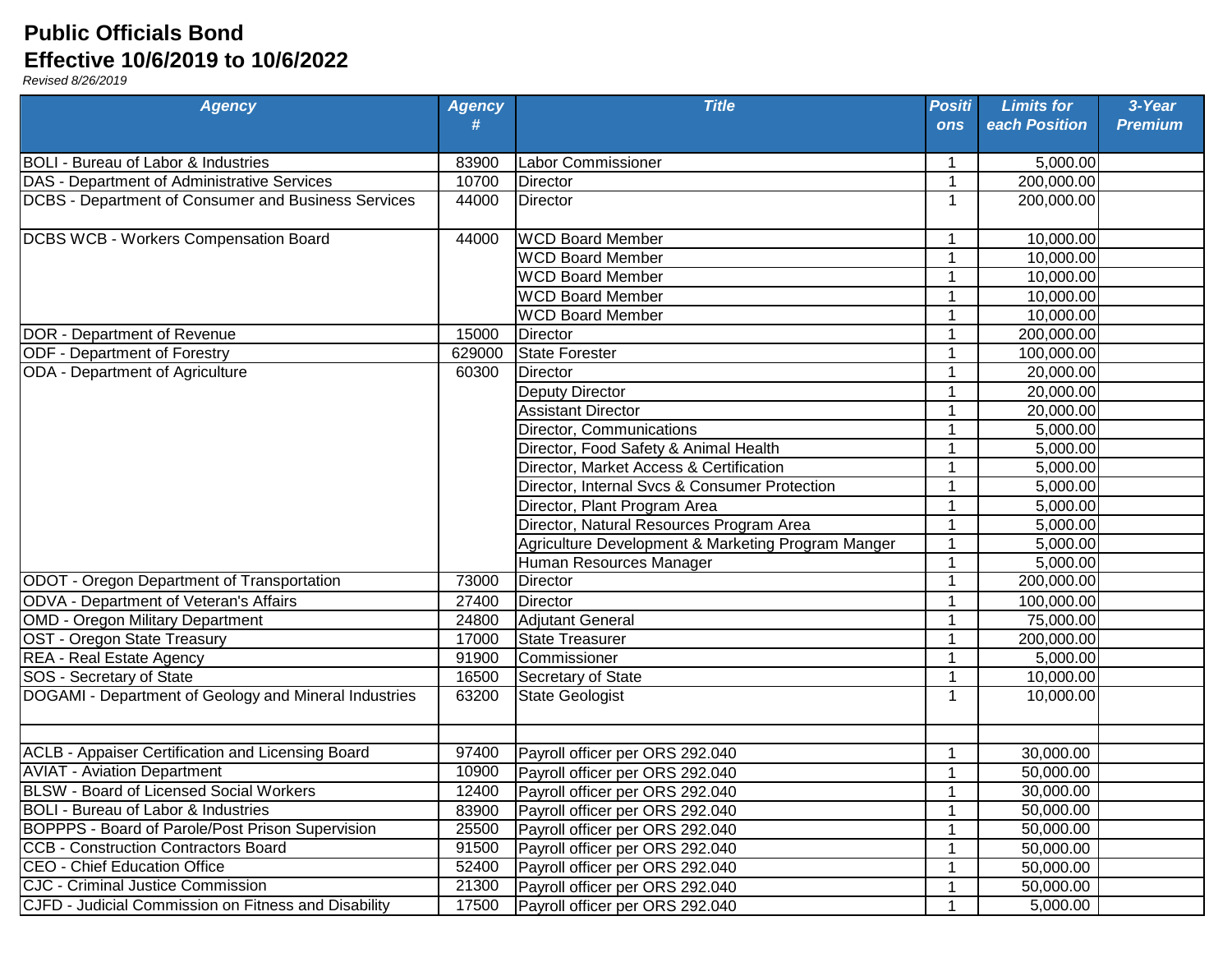| <b>Agency</b>                                                | <b>Agency</b> | <b>Title</b>                    | <b>Positi</b> | <b>Limits for</b> | 3-Year         |
|--------------------------------------------------------------|---------------|---------------------------------|---------------|-------------------|----------------|
|                                                              | #             |                                 | <b>ons</b>    | each Position     | <b>Premium</b> |
| DAS - Department of Administrative Services                  | 10700         | Payroll officer per ORS 292.040 |               | 50,000.00         |                |
|                                                              | 44000         | Payroll officer per ORS 292.040 | 1             |                   |                |
| <b>DCBS - Department of Consumer and Business Services</b>   |               |                                 |               | 50,000.00         |                |
| <b>DEQ - Department of Environmental Quality</b>             | 34000         | Payroll officer per ORS 292.040 |               | 50,000.00         |                |
| <b>DHS</b> - Department of Human Services                    | 10000         | Payroll officer per ORS 292.040 |               | 50,000.00         |                |
| <b>DLCD</b> - Department of Land Conservation                | 66000         | Payroll officer per ORS 292.040 |               | 50,000.00         |                |
| <b>DOC</b> - Department of Corrections                       | 29100         | Payroll officer per ORS 292.040 |               | 50,000.00         |                |
|                                                              |               | Payroll officer per ORS 292.040 | 1             |                   |                |
| DOGAMI - Department of Geology and Mineral Industries        | 63200         |                                 |               | 50,000.00         |                |
| DOJ - Department of Justice                                  | 13700         | Payroll officer per ORS 292.040 | 1             | 50,000.00         |                |
| DOR - Department of Revenue                                  | 15000         | Payroll officer per ORS 292.040 |               | 50,000.00         |                |
|                                                              |               | Payroll officer per ORS 292.040 | 1             |                   |                |
| DPSST - Department of Public Safety & Standards Training     | 25900         |                                 |               | 50,000.00         |                |
| <b>DSL - Department of State Lands</b>                       | 14100         | Payroll officer per ORS 292.040 | 1             | 50,000.00         |                |
| Board Examiner, Engineer/LND SVY                             | 96600         | Payroll officer per ORS 292.040 |               | 50,000.00         |                |
| <b>ERB - Employment Relations Board</b>                      | 11500         | Payroll officer per ORS 292.040 |               | 50,000.00         |                |
| GOV - Office of the Governor                                 | 12100         | Payroll officer per ORS 292.040 |               | 50,000.00         |                |
| <b>HECC - Higher Education Coordinating Committee</b>        | 52500         | Payroll officer per ORS 292.040 |               | 50,000.00         |                |
| <b>HRLB - Health Related Licensing Boards</b>                | 83300         | Payroll officer per ORS 292.040 |               | 50,000.00         |                |
| <b>ISC - Indian Services Commission</b>                      | 42500         | Payroll officer per ORS 292.040 |               | 10,000.00         |                |
| LRO - Legislative Revenue Office                             | 14400         | Payroll officer per ORS 292.040 |               | 50,000.00         |                |
| LFO - Legislative Fiscal Office                              | 14500         | Payroll officer per ORS 292.040 |               | 50,000.00         |                |
| LTCO - Long Term Care Ombudsman                              | 11400         | Payroll officer per ORS 292.040 |               | 50,000.00         |                |
| <b>LUBA - Land Use Board of Appeals</b>                      | 66200         | Payroll officer per ORS 292.040 |               | 45,000.00         |                |
| <b>OAC - Advocacy Commissions Office</b>                     | 13100         | Payroll officer per ORS 292.040 | -1            | 15,000.00         |                |
| <b>OBA - Board of Accountancy</b>                            | 12000         | Payroll officer per ORS 292.040 |               | 40,000.00         |                |
| <b>OBCE - Chiropractic Examiners Board</b>                   | 81100         | Payroll officer per ORS 292.040 |               | 30,000.00         |                |
| <b>OBD - Oregon Board of Denistry</b>                        | 83400         | Payroll officer per ORS 292.040 |               | 50,000.00         |                |
| OBDD - Oregon Business Development Department                | 12300         | Payroll officer per ORS 292.040 |               | 50,000.00         |                |
| <b>OBLPCT - Counselors and Therapist</b>                     | 10800         | Payroll officer per ORS 292.040 |               | 25,000.00         |                |
| <b>OBMT - Board of Massage Therapist</b>                     | 96800         | Payroll officer per ORS 292.040 |               | 40,000.00         |                |
| OBPH - Oregon Board of Pharmacy                              | 85500         | Payroll officer per ORS 292.040 |               | 50,000.00         |                |
| <b>OBPT - Tax Practitioners Board</b>                        | 11900         | Payroll officer per ORS 292.040 |               | 15,000.00         |                |
| OCB - Commission for the Blind                               | 58500         | Payroll officer per ORS 292.040 |               | 50,000.00         |                |
| ODA - Department of Agriculture                              | 60300         | Payroll officer per ORS 292.040 |               | 50,000.00         |                |
|                                                              |               |                                 |               |                   |                |
| <b>ODAA - Oregon District Attorneys/Deputies Association</b> | 19600         | Payroll officer per ORS 292.040 |               | 50,000.00         |                |
| <b>ODE - Department of Education</b>                         | 58100         | Payroll officer per ORS 292.040 |               | 50,000.00         |                |
| <b>ODF - Department of Forestry</b>                          | 62900         | Payroll officer per ORS 292.040 |               | 50,000.00         |                |
| <b>ODFW - Department of Fish and Wildlife</b>                | 63500         | Payroll officer per ORS 292.040 |               | 50,000.00         |                |
| <b>ODOE</b> - Department of Energy                           | 33000         | Payroll officer per ORS 292.040 |               | 50,000.00         |                |
| ODOT - Oregon Department of Transportation                   | 73000         | Payroll officer per ORS 292.040 |               | 50,000.00         |                |
| <b>ODVA</b> - Department of Veteran's Affairs                | 27400         | Payroll officer per ORS 292.040 |               | 50,000.00         |                |
| <b>OED</b> - Department of Employment                        | 47100         | Payroll officer per ORS 292.040 |               | 50,000.00         |                |
| <b>OEWB - Watershed Enhancement Board</b>                    | 69100         | Payroll officer per ORS 292.040 |               | 50,000.00         |                |